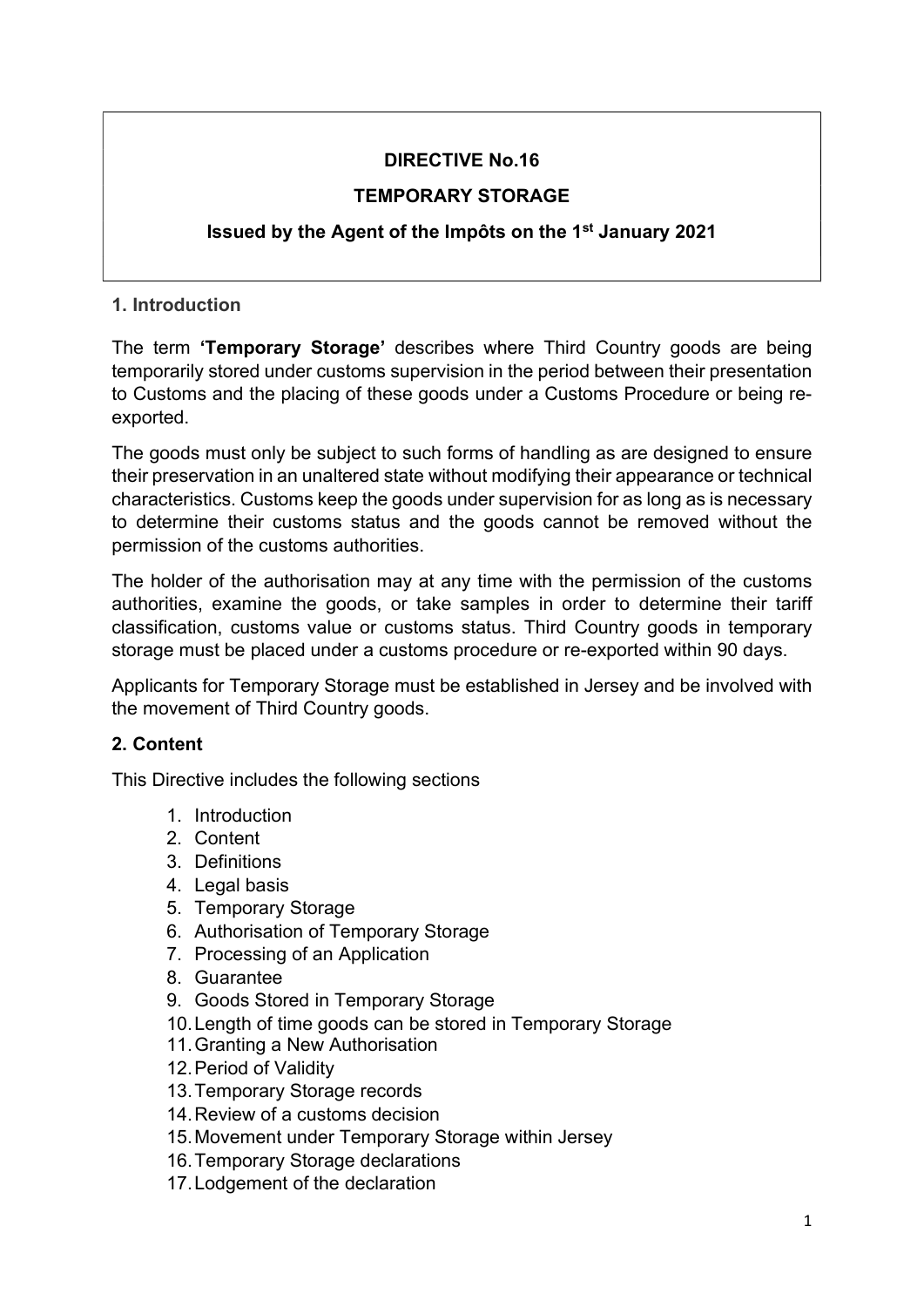- 18. Amendment of a declaration
- 19. Invalidation of a declaration
- 20. End of Temporary Storage of Goods
- 21. Goods released to a customs procedure
- 22. Goods re-exported
- 23. Destruction
- 24. Appendix I

#### 3. Definitions

"Agent of the Impôts" means Head of the Jersey Customs and Immigration Service.

"CAESAR" means the Customs and Excise System for Administering Revenue.

"UK – CDs Customs Union" - means Jersey, UK, Guernsey and the Isle of Man.

''Third County'' means any country outside the United Kingdom - Crown Dependencies Customs Union.

''Customs Law'' means the Customs and Excise (Jersey) Law 1999.

''Customs Order'' means the Customs and Excise (Customs Tariff and Import Duty) (Jersey) Order 2019.

"Customs Procedure" means any of the following procedures:

- Release for free circulation.
- Special procedures (transit, warehousing, temporary admission, authoriseduse, inward processing and outward processing.
- Export under customs control.

"Temporary Storage" means a storage facility for third country goods.

"Officer" means Jersey Customs and Immigration Officer.

"Goods Control" means the Customs unit which processes imports and exports

''Established in Jersey means''-

(a) in the case of an individual, where the individual is resident in Jersey;

- (b) in all other cases, where the person:
	- a. has a registered office in Jersey;
	- b. has a permanent place in Jersey from which the person carries out activities for which the person is constituted to perform.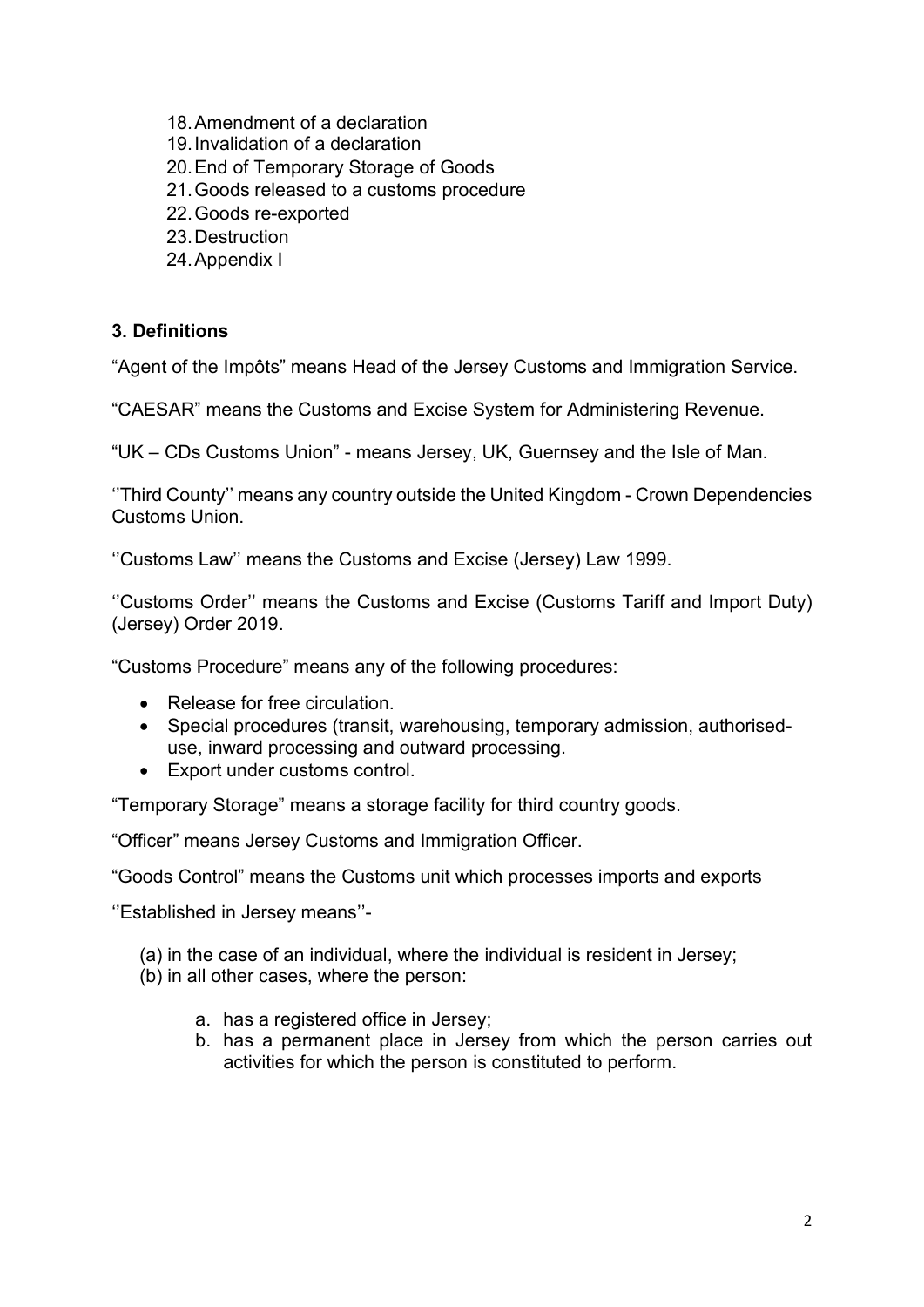#### 4. Legal basis

Article 6(1A)(b) of the Customs Law provides for the Agent of the Impôts to implement the UK - CD's Customs Arrangement.

The ''Arrangement'' which is the arrangement entered into between Jersey and the United Kingdom covers all trade in goods that includes the elimination between its members of customs duty on imports and exports, and the adoption of the UK Global Tariff in their relations with third countries; and requires the members of the UK - CDs Customs Union to keep their Customs Law correspondent with that of the United Kingdom.

Paragraph 11 of the ''Arrangement'' states - Subject to any variations in practice and procedure which may be agreed between the Competent Authorities of the United Kingdom and Jersey, Jersey's Competent Authority will adopt practices and procedures for the management of operations relating to Jersey Customs Law correspondent with those in the United Kingdom.

Article 2 of the Customs Order defines ''import duty'' and provides that such duty is to be collected and paid in accordance with the Customs Law.

Article 3 of the Customs Order creates an obligation to declare goods on importation for one of 2 customs procedures, either for release for free circulation in Jersey or for a ''special customs procedure''.

Article 3 (5)(a) of the Customs Order provides for relief from import duty for a special customs procedure.

Article 5 of the Customs Order specifies the persons liable to pay import duty on imported dutiable goods.

Article 7 of the Customs Order gives effect in Jersey to the United Kingdom tariff regulations.

Article 8 and 9 of the Customs Order define, respectively, the value of goods and place of origin of goods for the purposes of import duty.

Article 15 of the Customs Law provides for goods which are under customs control may not be stored, manufactured, produced or otherwise processed except in premises approved by the Agent of the Impôts for that purpose.

Article 17 of the Customs Law provides that the Agents of Impôts may give directions, subject to conditions as he or she may impose, permitting the movement of goods which are under customs control

#### 5.Temporary Storage

#### Temporary storage is not a customs procedure.

A temporary storage facility is a custom approved place inside, or outside the approved area of a sea or airport, where third country goods are placed in storage.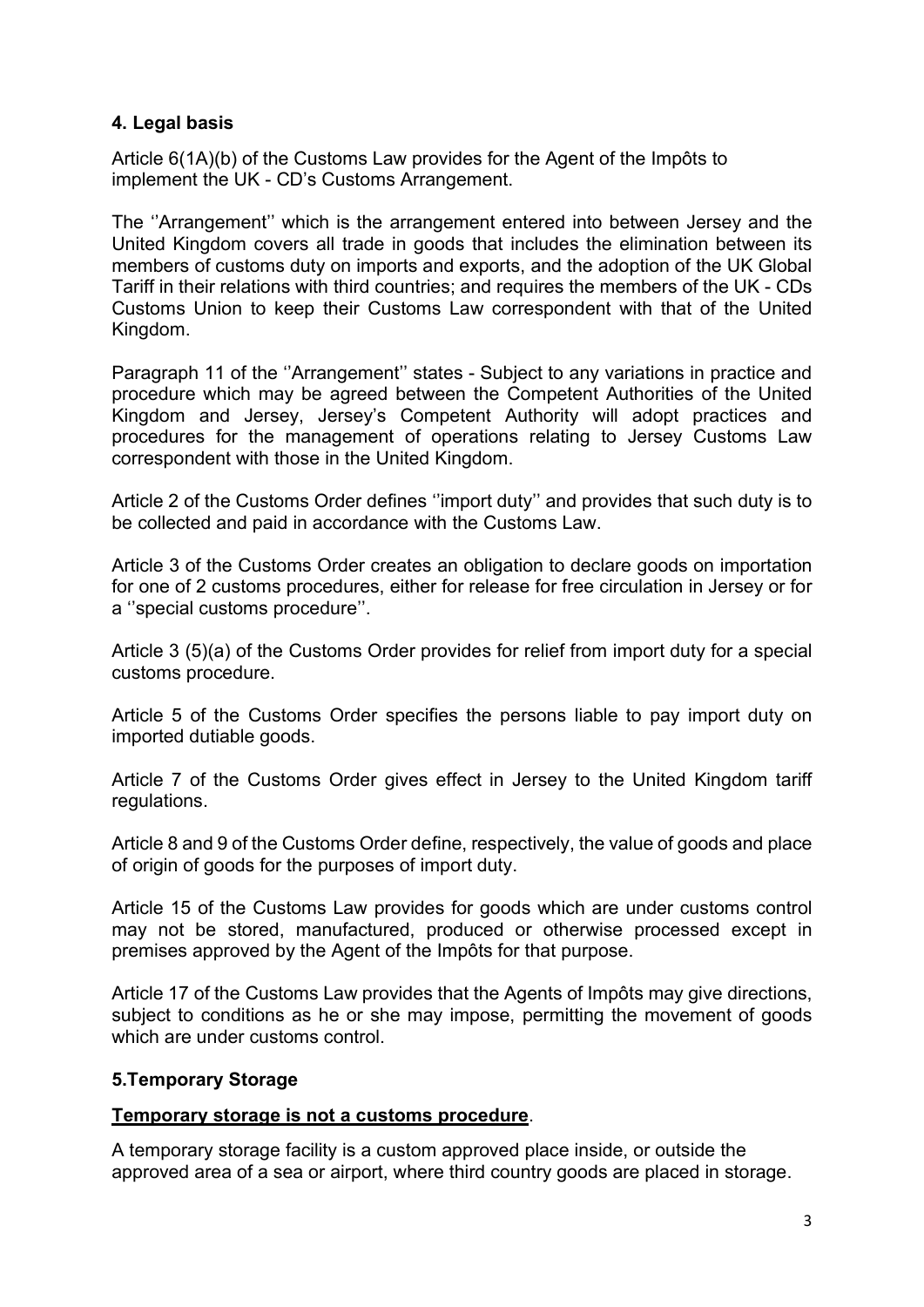### 6. Authorisation of Temporary Storage

Temporary Storage authorisations may be granted to the following applicants, provided they are established in Jersey and involved with movement of third country goods.

- An Air/Port Operator
- A Freight Forwarder
- A Customs Agent.
- A Warehouse Keeper
- A Transport Company

Applications for Temporary Storage will be administered via CAESAR, www.customs.gst.gov.je

For further guidance contact:

Customs and Immigration Service, Goods Control

Tel: 01534 448000

Email: rgc@gov.je

Once an application is submitted Goods Control will carry out checks to ensure the necessary information has been supplied. This should include all necessary documents, maps, drawings etc. A guarantee may be required. An Officer will produce a report on the suitability of the applicant to operate a temporary storage facility, which will be considered by the Agent of the Impôts.

Following this;

- The applicant will be informed by Goods Control whether the conditions for the acceptance of their application are fulfilled within 30 days of the date on which the application was received.
- The applicant will be informed of a decision within 120 days of the date of acceptance of their application.

## 7. Processing of an Application

An Officer will contact the applicant and arrange a meeting. The purpose of the meeting is to ensure that satisfactory arrangements are in place. The Officer will examine the proposed premises, the accounting procedures and the stock control systems. The Officer will also explain to the applicant the obligations which must be fulfilled by anyone availing of a temporary storage facility. The applicant should provide a written undertaking allowing Officers the right of entry to the premises. Where the applicant is a Company, a Senior Executive in charge should be consulted to ensure that management are aware of their obligations under this authorisation.

see (Authorisation at Appendix I).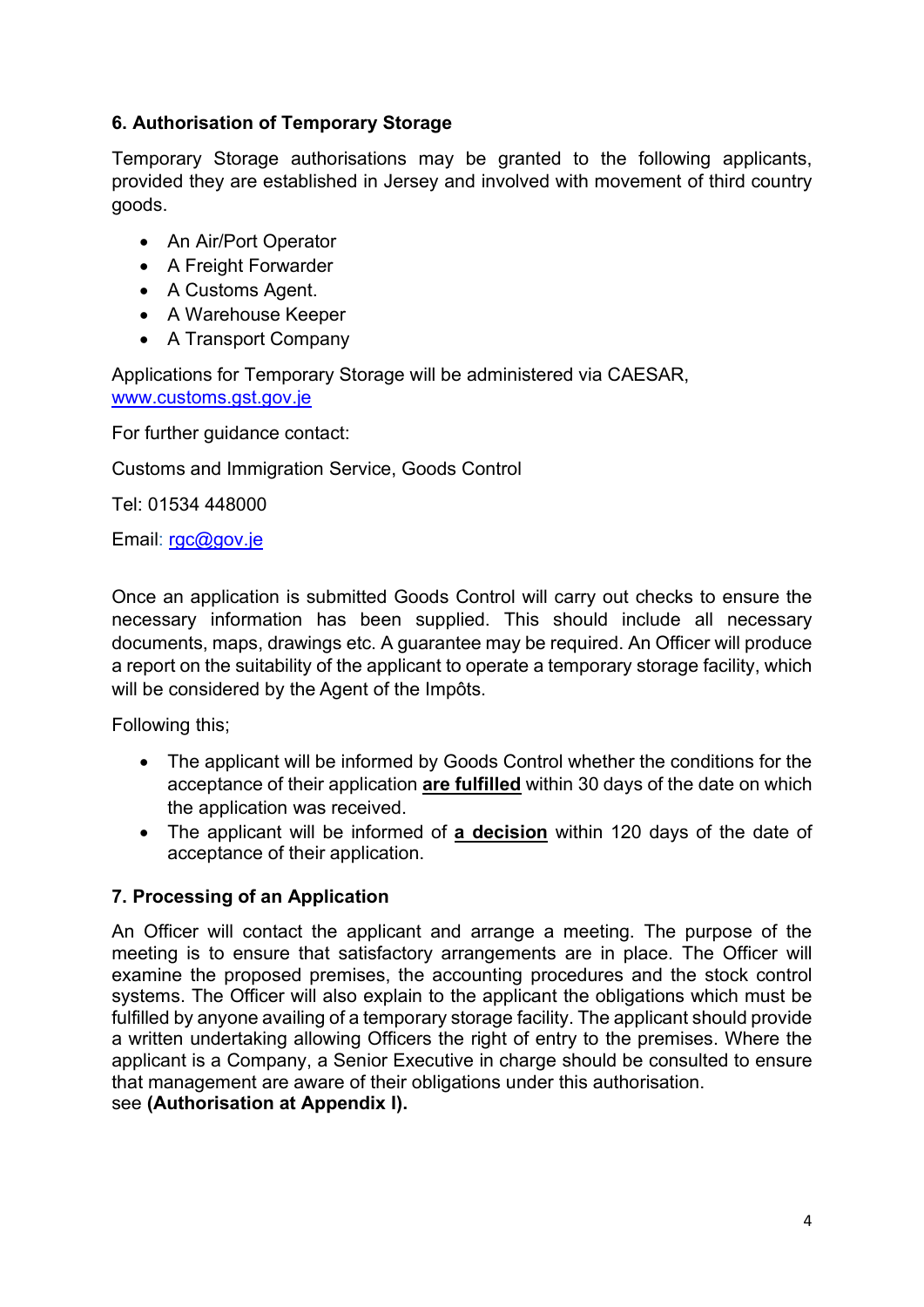### Confirmation on the following areas will be undertaken

- The applicant is established in Jersey.
- A verifiable and accurate stock control and accounting system is in place.
- Official supervision and checks can be affected without the need for an administrative system which is out of proportion to the economic needs involved.
- The applicant can fulfil the obligations that arise from the storage of goods and of complying with the conditions of approval governing the Authorisation see Appendix I.
- The intended premises are suitable regarding security, access arrangements, health and safety and storage facilities.
- If the application includes goods which may present a danger, or are likely to spoil other goods, or require special storage facilities, the premises must be equipped to store such goods.
- The facilities are not used for the purpose of retail sale.
- The facilities are exclusively operated by the holder of the authorisation.
- They have details of the highest amount of duty and other charges applicable on any single consignment relating to the recent 12-month period in order to calculate the amount of guarantee required and a guarantee is provided.

## 8. Guarantee

An Authorisation will not be issued until an appropriate guarantee has been provided. The purpose of the guarantee is to secure duties suspended on goods in temporary storage.

## 9. Goods stored in Temporary Storage

In general, third country goods are stored in a temporary storage facility. Where an economic need exists and customs supervision will not be adversely affected, goods in free circulation can also be stored in a temporary storage facility. These goods will not be regarded as goods in temporary storage. Combined storage of goods in free circulation and third country goods in a facility which is authorised as temporary storage facility is possible only where the goods can be separately identified.

## 10. Length of time goods can be stored in Temporary Storage

Third Country goods in a temporary storage facility must be placed under a customs procedure, re-exported or destroyed within 90 days.

## 11. Granting a New Authorisation

- Having conducted the **pre-approval visit** and any additional checks, a report will be prepared by the Officer covering all the points mentioned at para. 7 and giving the Officer's recommendation. The Officer shall ensure a guarantee is in place.
- The applicant is required to apply for the Authorisation on CAESAR, www.customs.gst.gov.je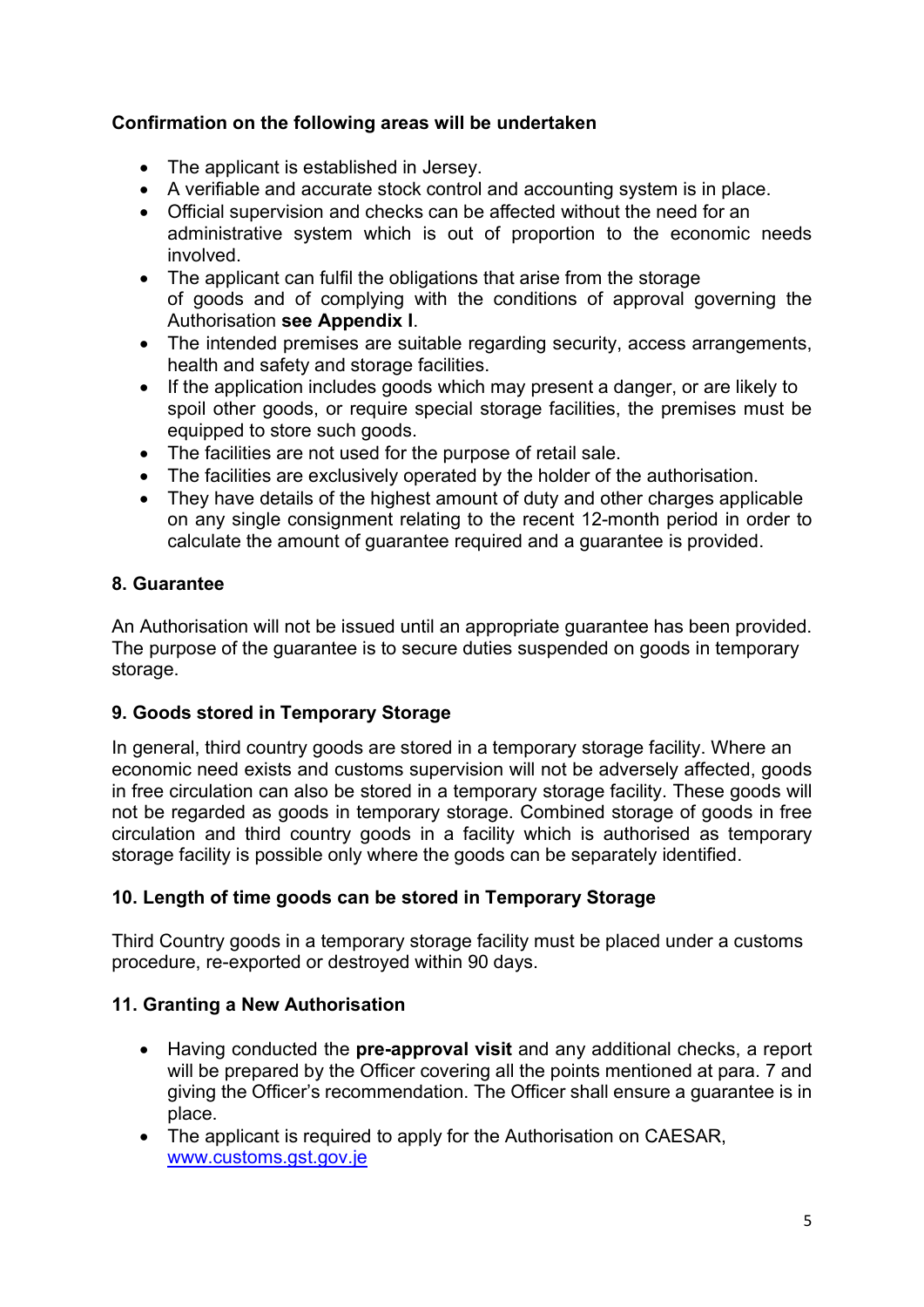For further guidance contact:

Customs and Immigration Service, Goods Control

Tel: 01534 448000

Email –  $rgc@gov_ie$ 

- If approved by the Agent of the Impots, an Authorisation will take effect on the date of issue, or on any later date specified in the Authorisation.
- Goods Control shall monitor the conditions and criteria to be fulfilled by the operator of the approved facilities. They shall also monitor compliance with the obligations resulting from that decision.

#### 12. Period of Validity

• There is no limit to the period of validity of a temporary storage facility authorisation.

### 13. Temporary Storage Records

The records to be kept by the authorisation holder must contain information to enable customs to supervise the operation of the facilities regarding the identification of the goods stored, their customs status and their movements.

#### Examples of systems requirements include;

- Customs approved IT record keeping / inventory system with an approved risk management system.
- Electronic entry of all temporary storage goods entering into the facility [stock account records].
- Electronic inventory control of all third country goods whilst in the facility.
- Electronic records of all activity relating to temporary storage goods, particularly arrival, out turn; discrepancies; examinations; sampling; movements within or between facilities; and / or any other authorised activity.
- Electronic notification and receipt of the removal of goods after Customs clearance.
- Electronic log of the actual time goods remained within the temporary storage whilst in the facility.
- Transmission electronically of all customs declarations for cargo in the temporary storage area within the appropriate timescales, and
- Capacity to produce system-generated hard copy clearance advices and unit releases.

#### 14. Review of a customs decision

Any person (individual, business) aggrieved by a decision may apply to have that decision reviewed within one month of such decision being communicated to them.

Refer to Article 68 of the Customs Law for full details.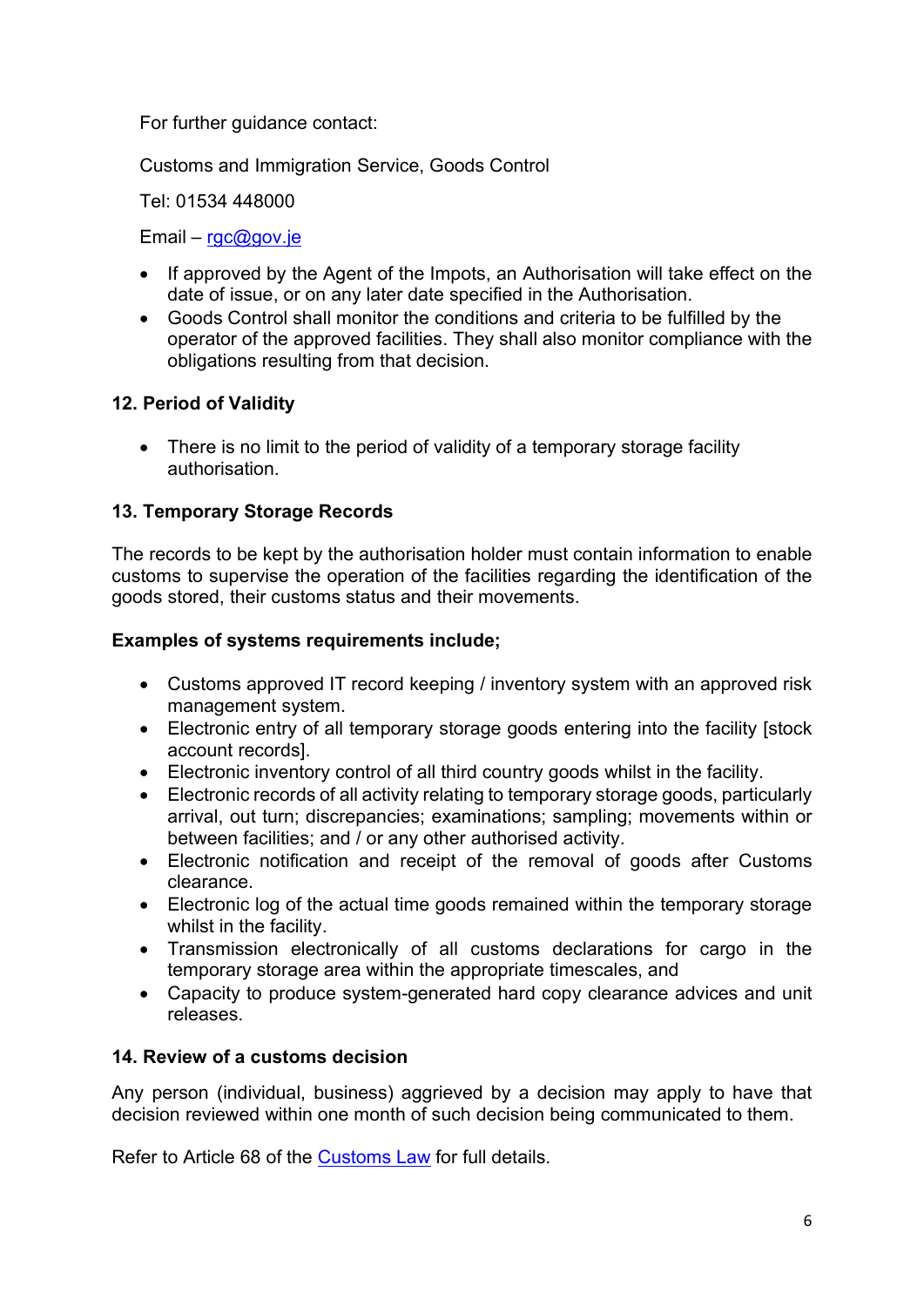### 15. Movement under Temporary Storage within Jersey

The holder of a Temporary Storage authorisation can move goods that are in temporary storage between different temporary storage facilities under the condition that such movements would not increase the risk of fraud.

Where a movement of goods in temporary storage takes place, the goods must remain under the responsibility of the holder of the authorisation for the operation of temporary storage facilities from which the goods are moved until the goods are entered in the records of the receiving authorisation holder, unless otherwise provided in the authorisation.

#### 16. Temporary Storage declaration

Third Country goods are in temporary storage from the moment they are presented to customs. The declaration must be lodged at the latest at the time of presentation of the goods to customs. It can be lodged by one of the following persons:

- The person who brings the goods into Jersey.
- The person in whose name, or on whose behalf the person who brings the goods into that territory acts.
- The person who assumes responsibility for the carriage of the goods after they were brought into Jersey.

#### 17. Lodgement of the declaration

The declaration shall be lodged by the following means:

 Ships manifest provided it contains the particulars of a declaration including a reference to any entry summary declaration for the goods concerned.

#### 18. Amendment of a declaration

The declarant can, on application, be permitted to amend one or more particulars of the declaration after it has been lodged. The amendment shall not render the declaration applicable to goods other than those it originally covered. No amendment will be possible after any of the following:

- The person who lodged the declaration has been informed that the goods are to be examined.
- It has been established that particulars of the declaration are incorrect.

#### 19. Invalidation of a declaration

Where the goods for which a declaration has been lodged are not presented the declaration must be invalidated by customs upon application by the declarant.

#### 20. End of Temporary Storage of Goods

Third Country goods in a temporary storage facility must be placed under a customs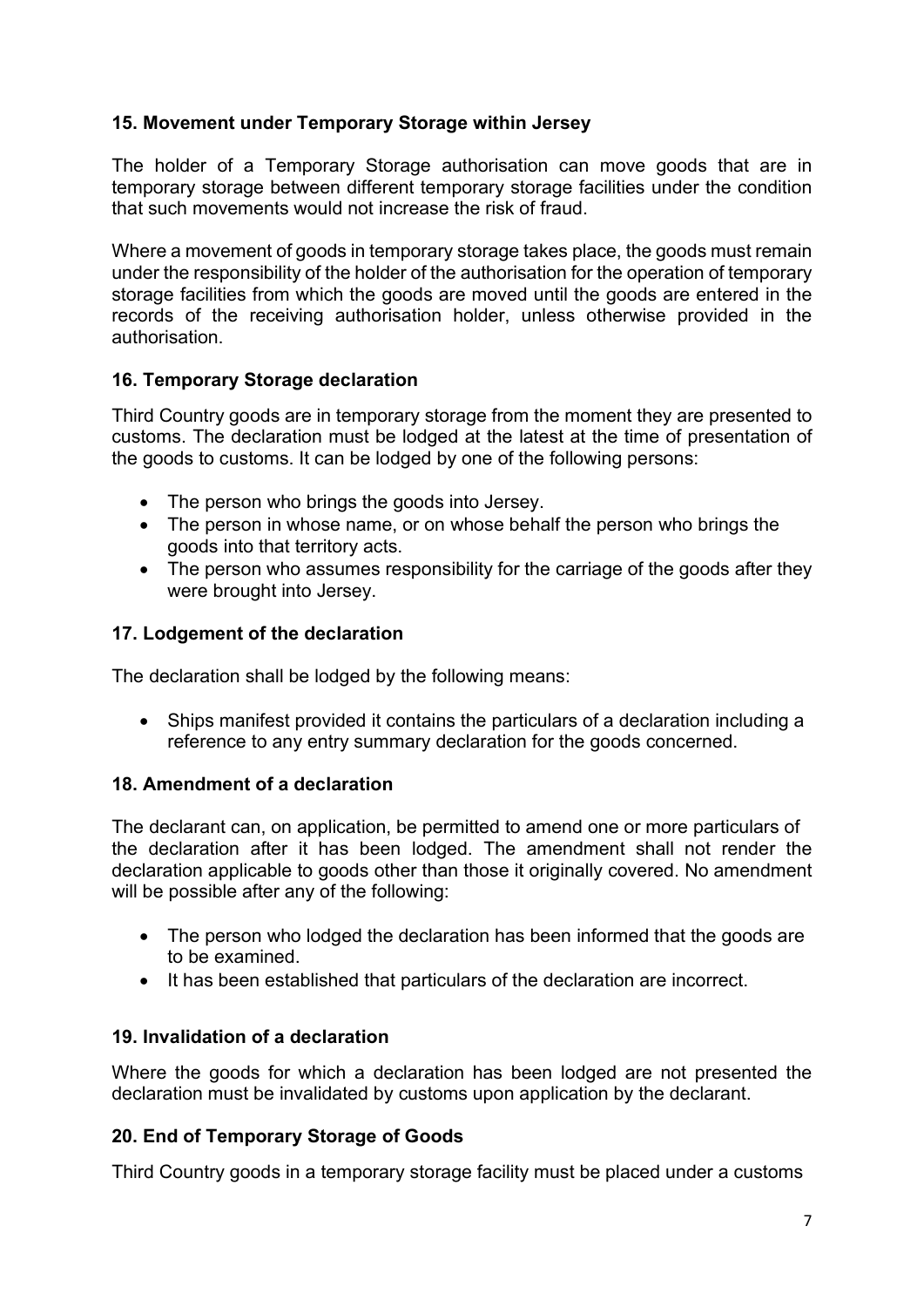procedure, re-exported or destroyed within 90 days. Goods Control will monitor the storage period, if the goods are not placed under a customs procedure, re-exported or destroyed within 90 days they will incur a customs debt.

#### 21. Goods released to a customs procedure

The applicant must, on releasing goods from temporary storage to a customs procedure, complete a customs declaration via CAESAR. They must:

- $\bullet$  pay any customs duties and charges where applicable a deferred payment arrangement may be applied.
- record details of the discharge, including details of the MRN etc. in the stock records.

### 22. Goods re-exported

A re-export notification must be completed in respect of goods being re-exported from a temporary storage facility. Evidence that the goods have left Jersey must be kept by the temporary storage operator.

## 23. Destruction

If Goods Control is satisfied that the destruction of goods is justified and there are no environmental concerns, it may be accepted that temporary storage has been discharged on completion of the destruction.

Goods Control must be informed in advance and given the following details:

- The type of goods concerned.
- The reason for destruction.
- The method of destruction

Customs and Immigration Service, Goods Control

Tel: 01534 448000

Email – rgc@gov.je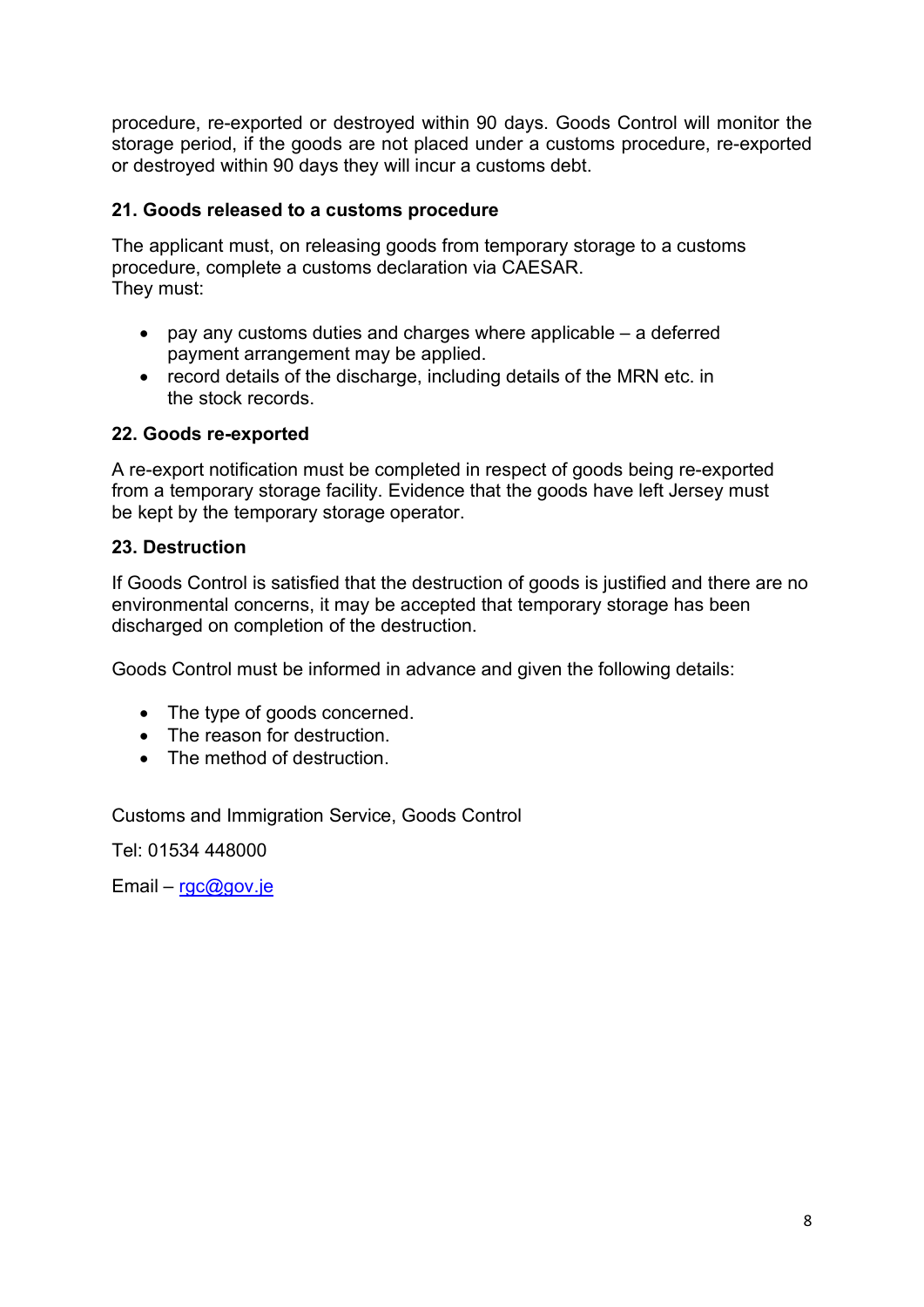Appendix I – General conditions to be observed by persons authorised to operate a Temporary Storage Facility.

#### Applicants authorised to operate a Temporary Storage Facility must:

1. Comply with the provisions of the customs arrangement.

2. Be established in Jersey.

3. Provide the necessary assurance of the proper conduct of the operation.

**4.** Provide a guarantee to the reference amount of  $f{f}$  (which will be subject to review). as security for any import duty and other charges due on all uncleared goods while they remain at the temporary storage facility and accept responsibility for payment of all charges on any missing goods when there is no evidence of official custom clearance.

5. Allow customs authorities to be able to exercise customs supervision without having to introduce administrative arrangements which are disproportionate to the economic needs involved.

6. Keep appropriate records in a form approved by the customs authorities. The records shall contain the information which enables customs authorities to supervise the operation of the temporary storage facility, regarding the identification of goods stored, their customs status and their movements.

7. Not have committed any serious infringement or repeated infringement of customs legislation and taxation rules, including no record of serious criminal offences relating to any activity.

8. Provide secure premises that will hold only those goods declared or specified.

9. Inform customs authorities of any issue arising after the status as a Temporary Storage facility is granted which may influence its continuation or content.

10. Provide office accommodation, with all requisite furniture, heating, lighting to the satisfaction of customs, together with goods examination facilities free of expense to the State.

11. Not remove the goods from temporary storage without official custom Clearance.

12. Provide adequate staff and equipment as necessary for the safe and expeditious unloading, manipulation or production of goods as required for Customs control purposes.

13. The goods must be placed under a customs procedure or re-exported within 90 days. Following custom clearance, goods must be removed from the Temporary